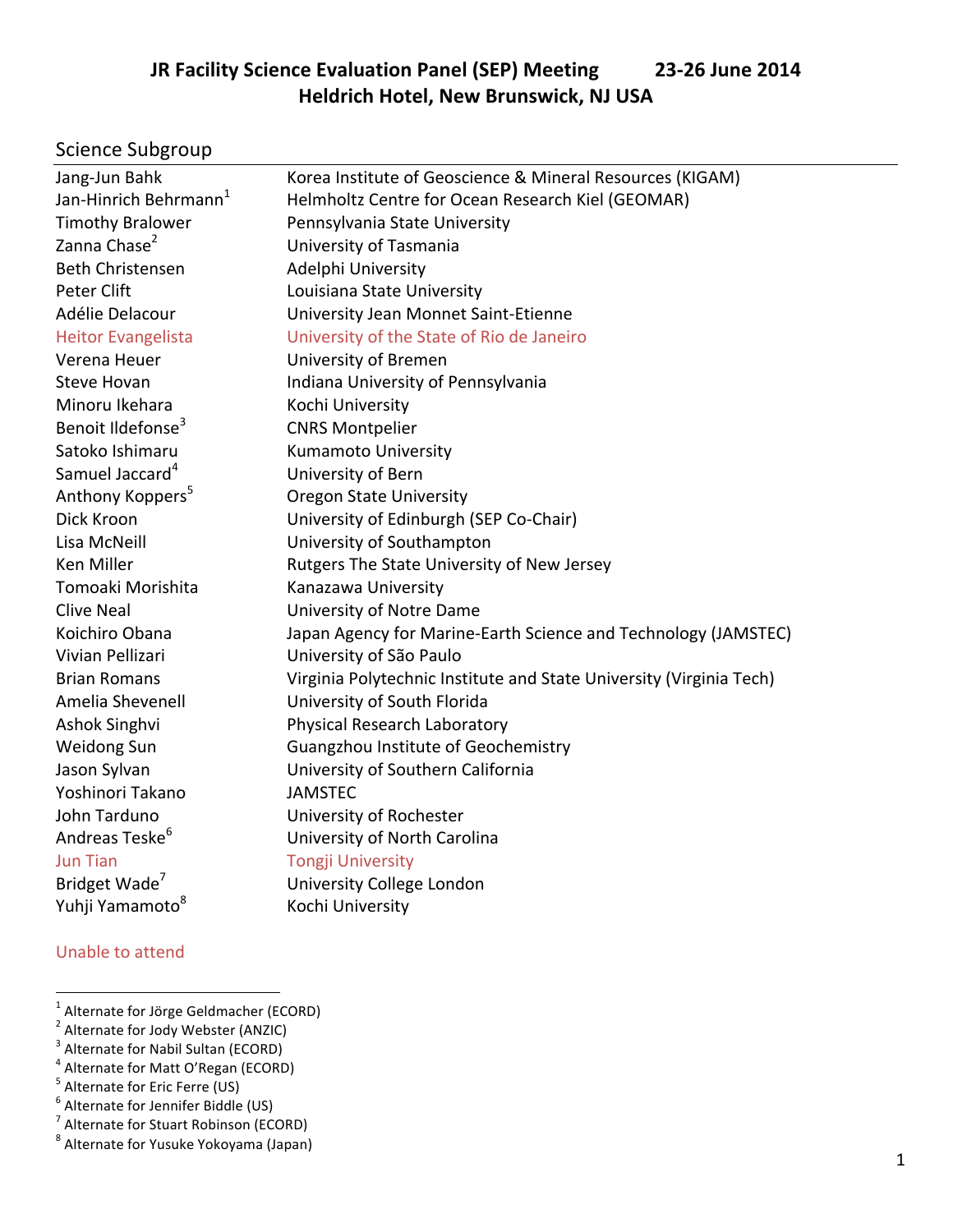# Site Subgroup

| James Austin                                      | University of Texas at Austin                                    |
|---------------------------------------------------|------------------------------------------------------------------|
| Serge Berne                                       | Universite de Perpignan Via Domitia                              |
| Cara Burberry                                     | University of Nebraska - Lincoln                                 |
| Tadeu dos Reis                                    | State University of Rio de Janeiro                               |
| Andrew Gorman <sup>9</sup>                        | University of Otago                                              |
| Sean Gulick <sup>10</sup>                         | University of Texas at Austin                                    |
| Matt Hornbach <sup>11</sup>                       | Southern Methodist University                                    |
| Mads Huuse                                        | University of Manchester                                         |
| Ken Ikehara                                       | National Institute of Advanced Industrial Science and Technology |
| Priyank Jaiswal <sup>12</sup>                     | Oklahoma State University                                        |
| Dae Choul Kim                                     | <b>Pukyong National University</b>                               |
| Sebastian Krastel                                 | Christian-Albrechts University at Kiel                           |
| Jiabiao Li                                        | Second Institute of Oceanography                                 |
| David Mallinson                                   | East Carolina University (SEP Co-Chair)                          |
| Neil Mitchell <sup>13</sup>                       | University of Manchester                                         |
| Dhananjai Pandey                                  | National Center for Antarctic and Ocean Research                 |
| Robert Pockalny                                   | University of Rhode Island                                       |
| Derek Sawyer                                      | <b>Ohio State University</b>                                     |
| Cleverson Silva                                   | <b>Federal Fluminense University</b>                             |
| Zhen Sun                                          | South China Sea Institute of Oceanology                          |
| Gabriele Uenzelmann-Neben Alfred Wegner Institute |                                                                  |

## Liaisons and Observers

| Jamie Allan      | National Science Foundation (NSF)                                              |
|------------------|--------------------------------------------------------------------------------|
| Rita Bauer       | IODP Science Support Office (SSO) - UCSD/SIO                                   |
| Keir Becker      | IODP Forum Chair - University of Miami                                         |
| David Divins     | US Implementing Organization (USIO) – Consortium for Ocean Leadership          |
| Nobu Eguchi      | JAMSTEC Center for Deep Earth Exploration (CDEX)                               |
| Katie Fillingham | US Science Support Program (USSSP) – Consortium for Ocean Leadership           |
| Karsten Gohl     | European Consortium for Ocean Research Drilling (ECORD) Facility Board (Chair) |
| Dave Goldberg    | USIO – Lamont-Doherty Earth Observatory (LDEO)                                 |
| Susan Humphris   | JOIDES Resolution Facility Board Chair - Woods Hole Oceanographic Institution  |
| Tom Janecek      | <b>NSF</b>                                                                     |
| Yuzuru Kimura    | Japan Ministry of Education (MEXT)                                             |
| Adam Klaus       | USIO - Texas A&M University (TAMU)                                             |
| Denise Kulhanek  | USIO - TAMU                                                                    |
| Leah Levay       | USIO - TAMU                                                                    |
| Mitch Malone     | USIO - TAMU                                                                    |
| Dave McInroy     | ECORD Science Office (ESO) - British Geological Survey                         |
|                  |                                                                                |

## Unable to attend

 <sup>9</sup> Alternate for Ben Clennell (ANZIC)

<sup>&</sup>lt;sup>10</sup> Site Alternate for Kathie Marsaglia – Science (US)<br><sup>11</sup> Alternate for Roger Flood (US)<br><sup>12</sup> Alternate for Andrew Goodliffe (US)<br><sup>13</sup> Alternate for Dave Mosher (ECORD)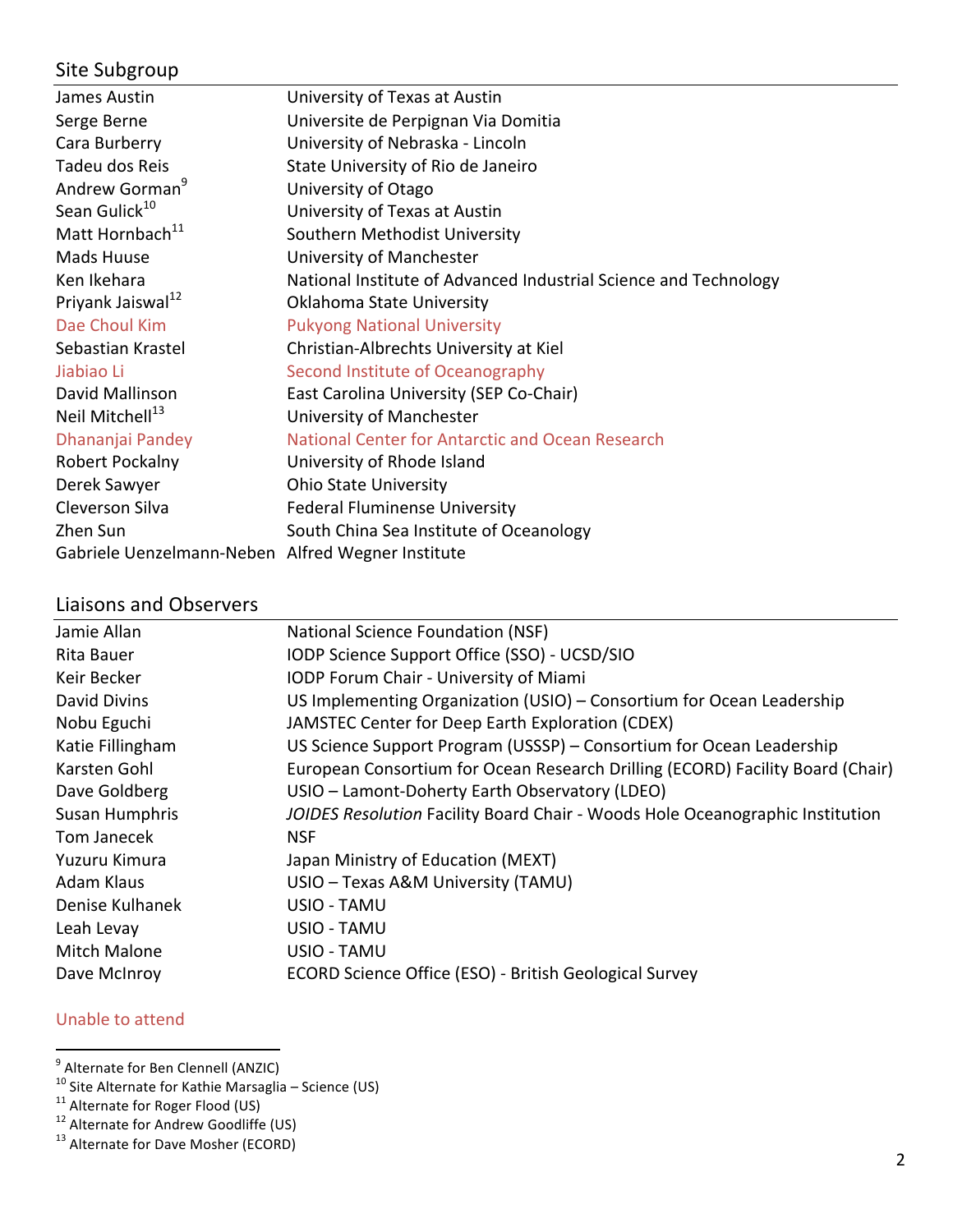# Liaisons and Observers (cont.)

| Charna Meth            | USSSP - Consortium for Ocean Leadership |
|------------------------|-----------------------------------------|
| Sally Morgan           | <b>LDEO</b>                             |
| Yuki Morono            | <b>JAMSTEC</b>                          |
| Jae-Ho Oh              | KIGAM                                   |
| Angela Slagle          | USIO - TAMU                             |
| <b>Meagan Thompson</b> | <b>NSF</b>                              |
| Michiko Yamamoto       | IODP SSO - UCSD/SIO                     |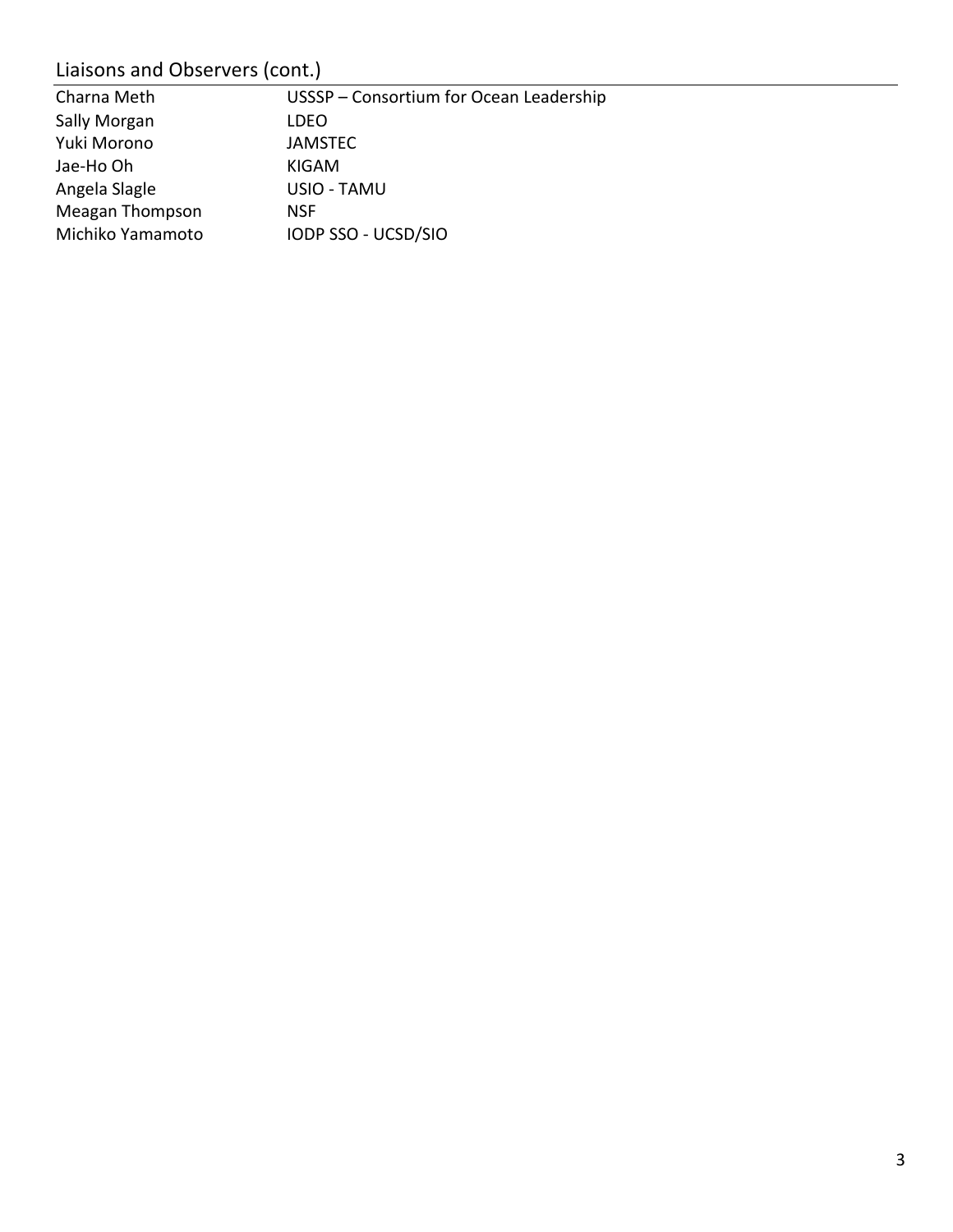#### **1. Welcome and Introductions**

Dick Edwards, Chancellor of Rutgers, and Ken Miller, Rutgers SEP host, welcomed the SEP, Liaisons, and Observers to New Brunswick and provided a brief history of Rutgers and the history and geology of the New Brunswick area.

1.1 Call to Order and Self-Introductions

SEP Co-Chair, Dick Kroon, called the meeting to order and asked attendees to perform self-introductions.

### 1.2 Logistical Announcements

Rita Bauer (IODP SSO Project Coordinator) and K. Miller reviewed basic logistics for the meeting.

### 1.3 Approval of Meeting Agenda

Kroon reviewed the agenda and its implementation over the 4-day meeting. He introduced changes to the process that were based on panel member recommended improvements. K. Miller moved to approve the agenda and Kier Becker seconded. The panel approved the agenda.

## **2. Reports from IODP Entities**

### 2.1 FORUM Report

Keir Becker, FORUM Chair, presented a summary of the results of the 27-28 May 2014 Forum Meeting in Busan, Korea. This included:

- Minor changes to the FORUM's Terms of Reference
- A summary of progress toward the New Science Plan
- Mid-Term Renewals Agency and/or Country Representative Statements
- Next Forum meeting will be July 8-10, 2015 at Australian National University Host, Neville Exon
- Recommendations for collaboration with the International Continental Drilling Program (ICDP)
- Consensus and Action Items

Becker noted that China expressed interest in becoming an International Ocean Discovery Program (IODP) Platform provider after 2018, but the FORUM meeting's Chinese attendee provided no additional/detailed information. Becker stated that China had interest in having a ship and that China could build or rent to accomplish this goal. More information is provided in Becker's powerpoint presentation, which is posted at http://www.iodp.org/meeting-presentations?version=2.

### 2.2 Perspectives from the JRFB Chair

Delayed until Tuesday 24 June to accommodate JRFB Chair Susan Humphris' schedule.

### 2.3 NSF Report and *JR* Facility Status

Jamie Allan stated that the NSF was close to finalizing a cooperative agreement with TAMU for the USIO, with a start date of July 1 as their goal. He reminded the team that NSF had posted a solicitation for the USSSP, is currently receiving responses, and they will assemble a proposal review panel later this summer.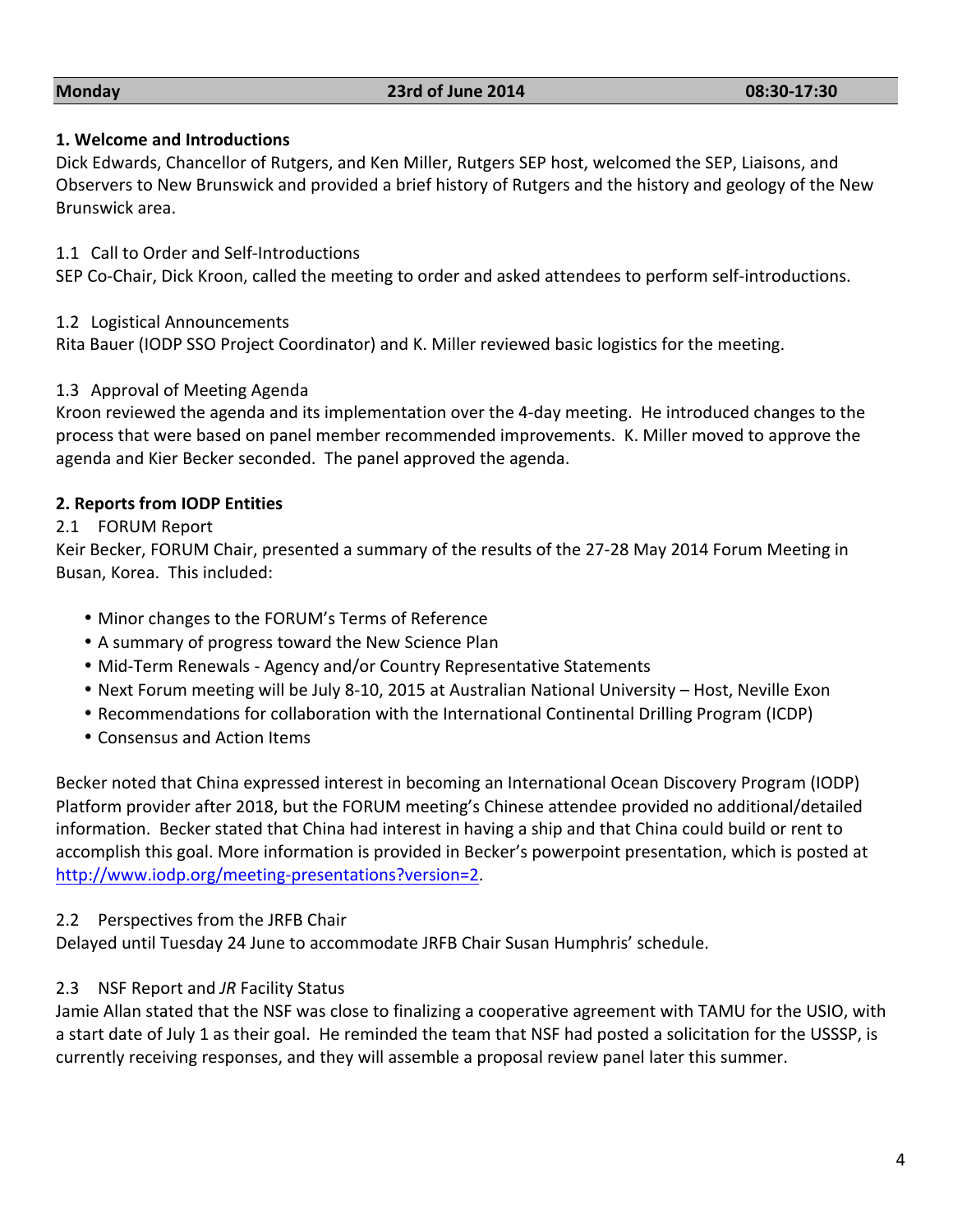Allan stated that the JR's Yokohama port call was successful, with notable VIPs touring the ship; including US Ambassador to Japan, Caroline Kennedy. Allan thanked JAMSTEC for loaning joint string to the JR to assist in meeting the deep objective of the Izu Bonin Mariana (IBM) leg.

Allan announced that Rodey Batiza (former NSF IODP Program Manager) retired recently from NSF. He offered to forward on contact information of anyone interested in continuing communication with Rodey. On a sad note, Allan announced that Bruce Malfait, former Ocean Drilling Program (ODP) Program Manger, had died suddenly, and that Allan and Tom Janecek are working to arrange a memorial for him. They welcome your stories, etc. to write up something for the community.

## 2.4 *JR* Activities / Implementing Organization (IO) Report

Mitch Malone (Manager of Science Operations for USIO) presented a summary of updates including:

- Video images comparing the old subsea camera to the new subsea camera
- Expedition 349 South China Sea operations and highlights
- Expedition 350 IBM Rear Arc site-specific operations and lithostratigraphy
- Expedition 351 IBM Arc Origins operations
- *JR* Science Operator Update
- *JR* Schedule

More information is provided in Malone's powerpoint presentation, which is posted at http://www.iodp.org/meeting-presentations?version=2.

Malone asked for co-chief nominations for the 2015-2016 expeditions. Kroon states that this will be in agenda item 10 - AOB (all other business).

### 2.5 Mission-Specific Platforms / IO Report (ECORD/ESO)

David McInroy (ESO Science Manager) presented the ESO update on Mission Specific Platform (MSP) expeditions. The main ESO activities were:

- IODP Expedition 347: Onshore Science Party
- Expedition 347 Main Outcomes
- Global Distribution of MSP Proposals
	- o March 2014 ECORD Facility Board (EFB) meeting motion summary
- IODP Expedition 357: Atlantis Massif Preparations
	- o RSS *James Cook*
	- o Final schedule to be confirmed (allocated Nov-Dec 2015)
	- $\circ$  Room for 32 scientists and technicians.
	- o Project Timeline
- ESO FY14 Engineering Development
- EC Infrastructure Proposal (due 2 September 2014)
- Building the Research Infrastructure (RI): European Community Participation
- Technical Review of six of the seven proposals presented at the March 2014 ECORD meeting

More information is provided in McInroy's powerpoint presentation, which is posted at http://www.iodp.org/meeting-presentations?version=2..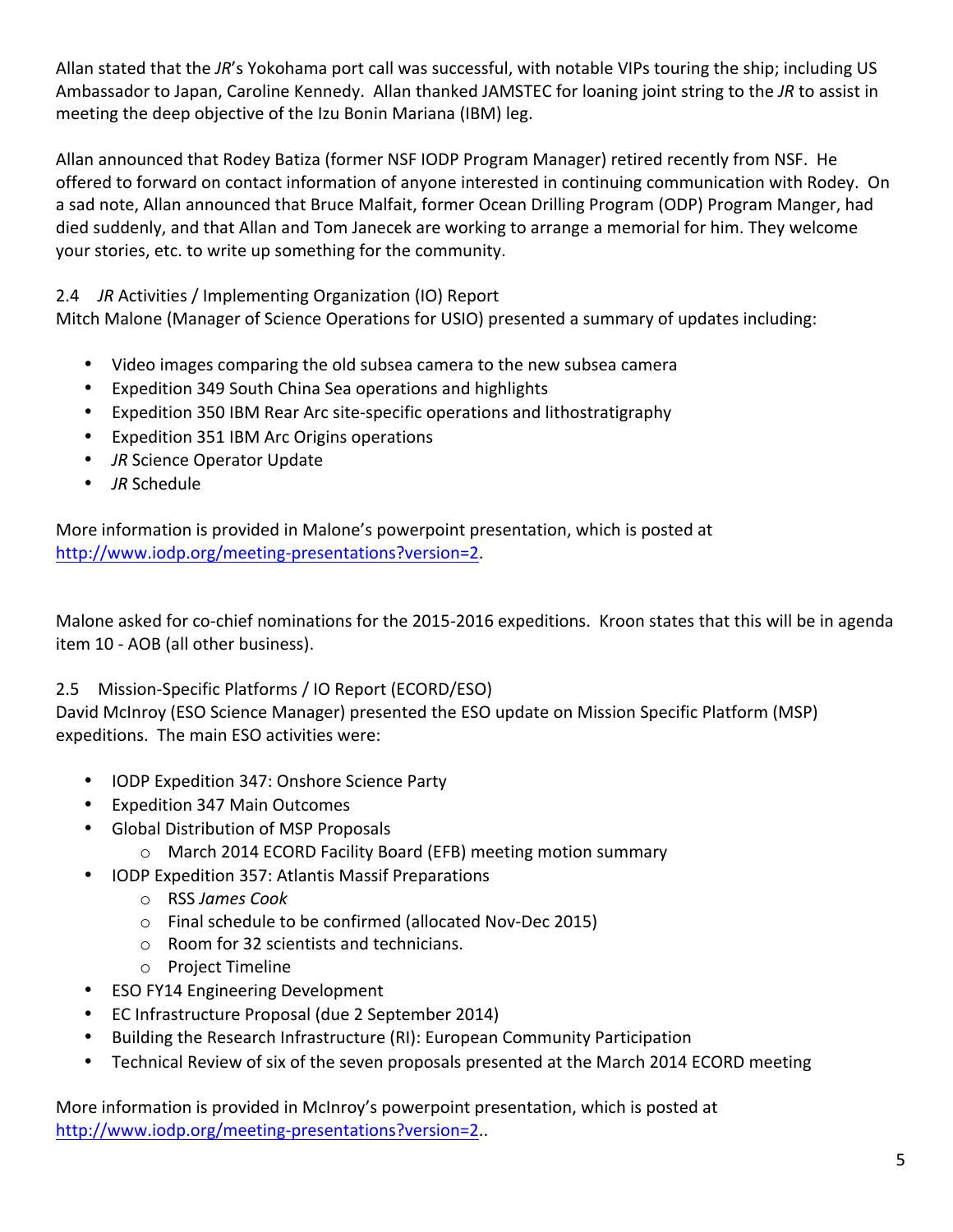Several panelists asked about the status of the MEBO 200 seafloor drilling rig. Karsten Gohl ECORD Chair, stated that the MEBO 200 test cruise is scheduled for October 2014 in the North Sea, noting that there are sea states where it cannot be deployed, but once deployed, the sea state threshold is higher for operation. He noted that it could experience weather-related downtime.

Gohl then presented the following highlights of the March 2014 ECORD Meeting:

- Scheduling of MSP Expeditions
	- $\circ$  Seven proposals were discussed; financial constraints demanded a long-term strategy
- What are the priorities for MSPs?
- Categorizing MSP Proposals
- Scheduling Strategy for MSPs
- MSP proposals at this SEP meeting include:
	- o 548-Add4, Morgan, Chicxulub Crater
	- o 708-Full, Stein, Arctic Paleoceanography
	- o 730-Full, Taylor, Sabine Bank Sea Level
	- o 852-Pre, Stewart, North Sea GlaciStore
	- $\circ$  860-CPP, Levy, ANDRILL<sup>14</sup> Coulman High Paleoclimate
	- o 861-Pre, Balco, Antarctic Peninsula Thermochronometry
	- $\circ$  863-MDP, Peterson, ISOLAT<sup>15</sup> Southern Ocean Paleoclimate

Gohl asked the Watchdogs (WDs) for these proposals to contact him and get Gohl and McInroy involved in the WD discussions. More information is provided in Gohl's powerpoint presentation, which is posted at http://www.iodp.org/meeting-presentations?version=2.

### 2.6 *Chikyu* Activities/ IO Report

Nobu Eguchi (CDEX) presented updates of *Chikyu* activity and Operation Office status, including:

- o JAMSTEC Executive Personnel
- o JAMSTEC Organizational Structure changes since April 1, 2014
- $\circ$  Strategic Research and Development (R&D) Area with specific Center for Ocean Drilling Science
- o CDEX New Organization Chart changes since April 1, 2014
- o *Chikyu* IODP Board (CIB) Activity Summary
- $\circ$  JTRACK<sup>16</sup> Workshop Summary
- $\circ$  Expedition 348 Plan (changes since January 2014)
- $\circ$  Expedition 348 Operational Summary
- o JFY2014 *Chikyu* Schedule

More information is provided in Eguchi's powerpoint presentation posted at http://www.iodp.org/meetingpresentations?version=2.

<sup>&</sup>lt;sup>14</sup> Antarctic geological DRILLing<br><sup>15</sup> Integrated Southern Ocean Latitudinal Transects<br><sup>16</sup> Tracking Tsunamigenic Slips in the Japan Trench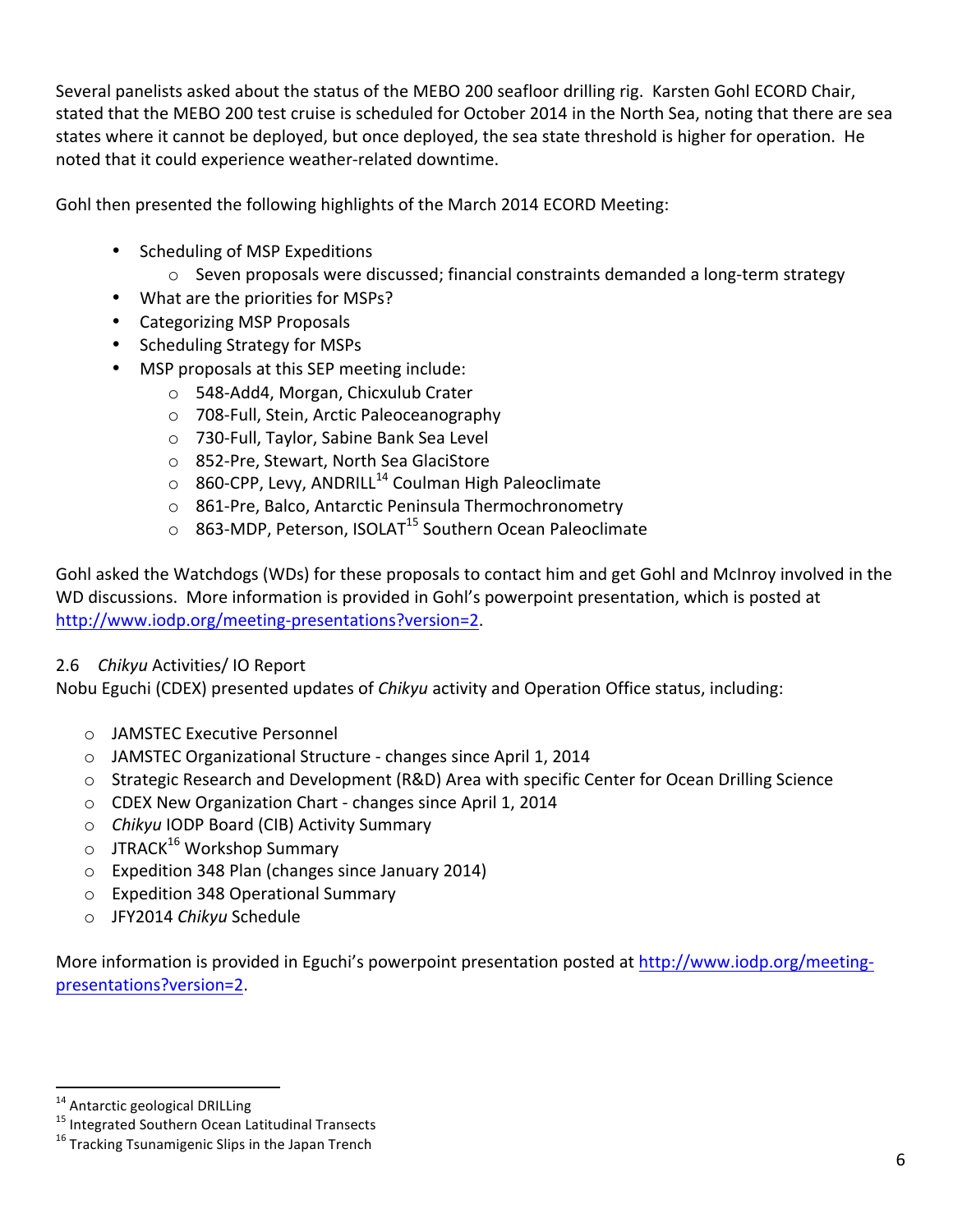## **3. Science Support Office Report**

Michiko Yamamoto, IODP SSO Proposal Manager, presented a summary of active proposals and updates since the last SEP Meeting, including:

- Proposal submission statistics 2004-2014
- Distribution of Active Proposals by:
	- o Science Plan Themes and Challenges
	- o Target Ocean
	- o Review Stage
	- o Country per lead proponent member affiliation
	- $\circ$  Country per all proponents member affiliation
	- $\circ$  Drilling platforms
- PDB Development Plans
- Google Earth Drilled Holes overlay
- Meeting Schedules 2014 vs. 2015

More information is provided in Yamamoto's powerpoint presentation, which is posted at http://www.iodp.org/meeting-presentations?version=2.

Kroon asked for European hosts for the second SEP of 2015, planned for Europe.

#### **4. The Proposal Review and Advisory Process**

#### 4.1 Review Procedures

Kroon and Mallinson presented the review process as follows:

- Review procedures:
	- $\circ$  Highlights from the SEP Terms of Reference
	- $\circ$  General evaluation criteria for IODP proposals and response letters
	- $\circ$  Rating of the proposal (after external review)
	- $\circ$  Characterizing the Site Survey Data
	- $\circ$  Decisions on revised and new proposals from January 2014
	- o WD Preparation of Proposal reviews
	- o Proposal Evaluation Form
- Evaluation of (possible review result for) revised proposals submitted the  $1<sup>st</sup>$  of April
- Evaluation of (possible review result for) new proposals submitted the  $1<sup>st</sup>$  of April

As part of this presentation, Kroon reviewed the following list of proposals, assigned WDs, and Conflicts of Interest (COI)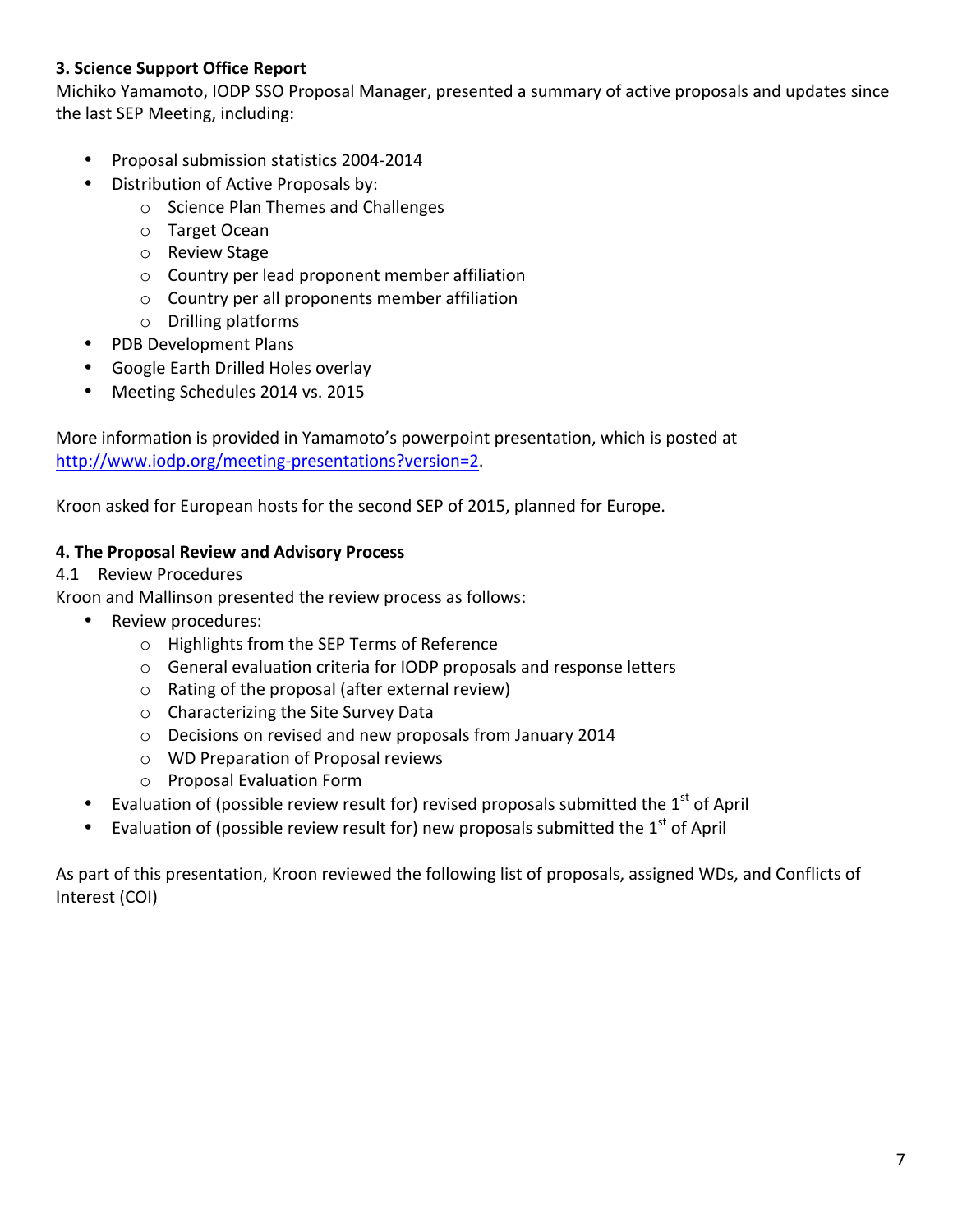| ID               | <b>Title</b>                              | PI                   | WD1                 | WD <sub>2</sub> | WD3              | WD4               | WD5               | COI             |
|------------------|-------------------------------------------|----------------------|---------------------|-----------------|------------------|-------------------|-------------------|-----------------|
|                  |                                           |                      |                     | <b>Science</b>  |                  | <b>Site</b>       | <b>Operations</b> |                 |
| 505-Full5        | Mariana Convergent Margin                 | Fryer                | Sylvan              |                 | Mallinson        | Mitchell          |                   |                 |
| 548-Full 3       | Chicxulub K-T Impact Crater               | Morgan               | <b>Tarduno</b>      | Ildefonse       | <b>Burberry</b>  |                   | <b>McInroy</b>    | Neal, Gulick    |
| (Add)            |                                           |                      |                     |                 |                  |                   | Morgan            |                 |
| 708-Full         | Central Arctic Paleoceanography           | Stein                | Romans              |                 | Sawyer           | Sun, Z.           | McInroy           |                 |
|                  |                                           |                      |                     |                 |                  |                   | Morgan            |                 |
| 730-Full         | Sabine Bank Sea Level                     | <b>Taylor</b>        | Chase               | Hovan           | <b>Berne</b>     | Pockalny          | <b>McInroy</b>    | Hornbach        |
|                  |                                           |                      |                     |                 |                  |                   | Morgan            | Austin          |
| 751-Full2        | <b>West Antarctic Ice Sheet Climate</b>   | <b>McKay</b>         | <b>Miller</b>       | Evangelista     | dos Reis         | Huuse             | <b>Malone</b>     | Shevenell       |
| (Add)            |                                           |                      |                     |                 |                  |                   |                   |                 |
| 760-Full         | SW Australia Margin Cretaceous Climate    | Gröcke               | <b>Bralower</b>     | Sun, W.         | <b>Austin</b>    | Huuse             | LeVay             |                 |
| 777-APL3         | Okinawa Trough Qtrnry Paleoceanography    | Lee                  | Christensen         |                 | Uenzelmann-      | Silva             | Malone            | Ikehara, K.     |
|                  |                                           |                      |                     |                 | Neben            |                   |                   |                 |
| 781A-Full        | Hikurangi: observatory                    | Saffer               | Obana               |                 | Pockalny         | Uenzelmann-       | <b>Klaus</b>      | McNeill         |
| (Add)            |                                           |                      |                     |                 |                  | Neben             |                   |                 |
| 793-CPP2         | <b>Arabian Sea Monsoon</b>                | Pandey               | Jaccard             |                 | <b>Berne</b>     | Sawyer            | <b>Kulhanek</b>   | Clift, Singhvi  |
| (Add)            |                                           |                      |                     |                 |                  |                   |                   |                 |
| <b>795-Full2</b> | <b>Indian Monsoon Rainfall</b>            | <b>Clemens</b>       | Singhvi             |                 | <b>Mallinson</b> | <b>Uenzelmann</b> | LeVay             | Clift, Jaiswal  |
| (Add)            |                                           |                      |                     |                 |                  | <b>Neben</b>      |                   |                 |
| 807-Full         | <b>Indonesian Throughflow</b>             | Gallagher            | <b>Clift</b>        |                 | Sawyer           | <b>Krastel</b>    | <b>Kuhulnek</b>   |                 |
| (Add)            |                                           |                      |                     |                 |                  |                   |                   |                 |
| 830-APL2         | Scott Plateau microbial interaction       | <b>D'Hondt</b>       | Heuer               |                 | Ikehara, K.      | Gorman            | <b>Malone</b>     | Pockalny        |
| (Add)            |                                           |                      |                     |                 |                  |                   |                   |                 |
| 838-CPP2         | South China Sea Rifting                   | Sun, Z.              | Tarduno             | Ishimaru        | <b>Burberry</b>  | <b>Gulick</b>     | <b>Klaus</b>      | Sun             |
| 839-Full         | Amundsen Sea Ice Sheet history            | Gohl                 | Singhvi             | Kroon           | Sun              | Gorman            | <b>Kulhanek</b>   | Uenzelmann-     |
|                  |                                           |                      |                     |                 |                  |                   |                   | Neben           |
| 847-Full         | Drake Passage paleoenvironment            | Weber                | <b>Romans</b>       | Shevenell       | Pockalny         | <b>Austin</b>     | <b>Klaus</b>      |                 |
| 850-MDP          | <b>Transect Drilling During Transits</b>  | Thomas               | <b>Teske</b>        | Koppers         | Pandey           |                   |                   |                 |
| 851-Pre          | Northwest Atlantic Cenozoic               | Lyle                 | Hovan               | Yamamoto, Y.    | Hornbach         |                   | LeVay             | Miller, Tian    |
|                  |                                           |                      |                     |                 |                  |                   |                   | Wade            |
| 852-Pre          | North Sea GlaciStore                      | Stewart              | <b>Koppers</b>      | McNeill         | Jaiswal          | Pandey            | Eguchi            |                 |
|                  |                                           |                      |                     |                 |                  |                   | McInroy           |                 |
|                  |                                           |                      |                     |                 |                  |                   | Morgan            |                 |
| 853-Pre          | <b>South Atlantic Transect</b>            | Coggon               | Ildefonse           | Wade            | Pandey           |                   | Klaus             | Sylvan          |
| 854-Full         | Arctic Atlantic Gateway Climate           | Geissler             | <b>Bahk</b>         | Miller          | Mitchell         | Jaiswal           | Kulhanek          |                 |
| 855-Pre          | SWIR hydrothermal mineralization          | Zhou                 | Delacour            | Pellizari       | Austin           |                   | Klaus             |                 |
| 856-APL          | Proposal 837 Site Survey                  | <b>McNeill</b>       | Obana               | Behrman         | Mallinson        |                   | Malone            | Austin, McNeill |
|                  |                                           |                      |                     |                 |                  |                   |                   | Gulick          |
| 857-MDP          | DREAM: Mediterranean Salt Giant           | Camerlenghi          | <b>Neal</b>         | Delacour        | <b>Berne</b>     |                   | Malone            |                 |
| 857A-Pre         | <b>DREAM: Deep-Surface Connection</b>     | Rabineau             | Behrman             | <b>Neal</b>     | Burberry         | Ikehara, K.       | Eguchi            |                 |
| 858-APL          | NW Australia Palaeoceanography            | Clarke               | Jaccard             | Wade            | dos Reis         | Silva             | LeVay             |                 |
| 859-Pre          | Amazon margin drilling                    | <b>Baker</b>         | Clift               | Ikehara         | Krastel          | Hornbach          | LeVay             | dos Reis, Silva |
| 860-CPP          | Coulman High Paleoclimate                 | Levy                 | Evangelista Jaccard |                 | Silva            | Gorman            | McInroy           | Shevenell       |
|                  |                                           |                      |                     |                 |                  |                   | Morgan            | Kulhanek        |
| 861-Pre          | Antarctic Peninsula thermochronometry     | <b>Balco</b>         | Morishita           | Sun, W.         | Gulick           | Sun, Z.           | McInroy           |                 |
|                  |                                           |                      |                     |                 |                  |                   | Morgan            |                 |
| 862-Pre          | SW Atlantic Paleogene Climate             | Westerhold           | Shevenell           | Christensen     | dos Reis         |                   | Kulhanek          |                 |
| 863-MDP          | <b>ISOLAT Southern Ocean Paleoclimate</b> | Peterson             | Hovan               | Chase           | Gulick           |                   | McInroy           | Ikehara. M.     |
|                  |                                           |                      |                     |                 |                  |                   | Morgan            | Jaccard         |
| 864-Pre          | <b>Equatorial Atlantic Gateway</b>        | <b>Dunkley Jones</b> | Ikehara, M.         | Singhvi         | Ikehara, K.      |                   | Kulhanek          |                 |
| 865-Full         | Nankai Trough Temperature Limit           | <b>Hinrichs</b>      | Takano              | Pellizari       | Hornbach         | Jaiswal           | Eguchi            | Heuer, Sylvan   |

: Came back from external review : Revised : New : Data review only Blue : Scheduled

More information is provided in Kroon's powerpoint presentation, which is posted at http://www.iodp.org/meeting-presentations?version=2.

## **5. Review of Proposals**

5.1 New Proposals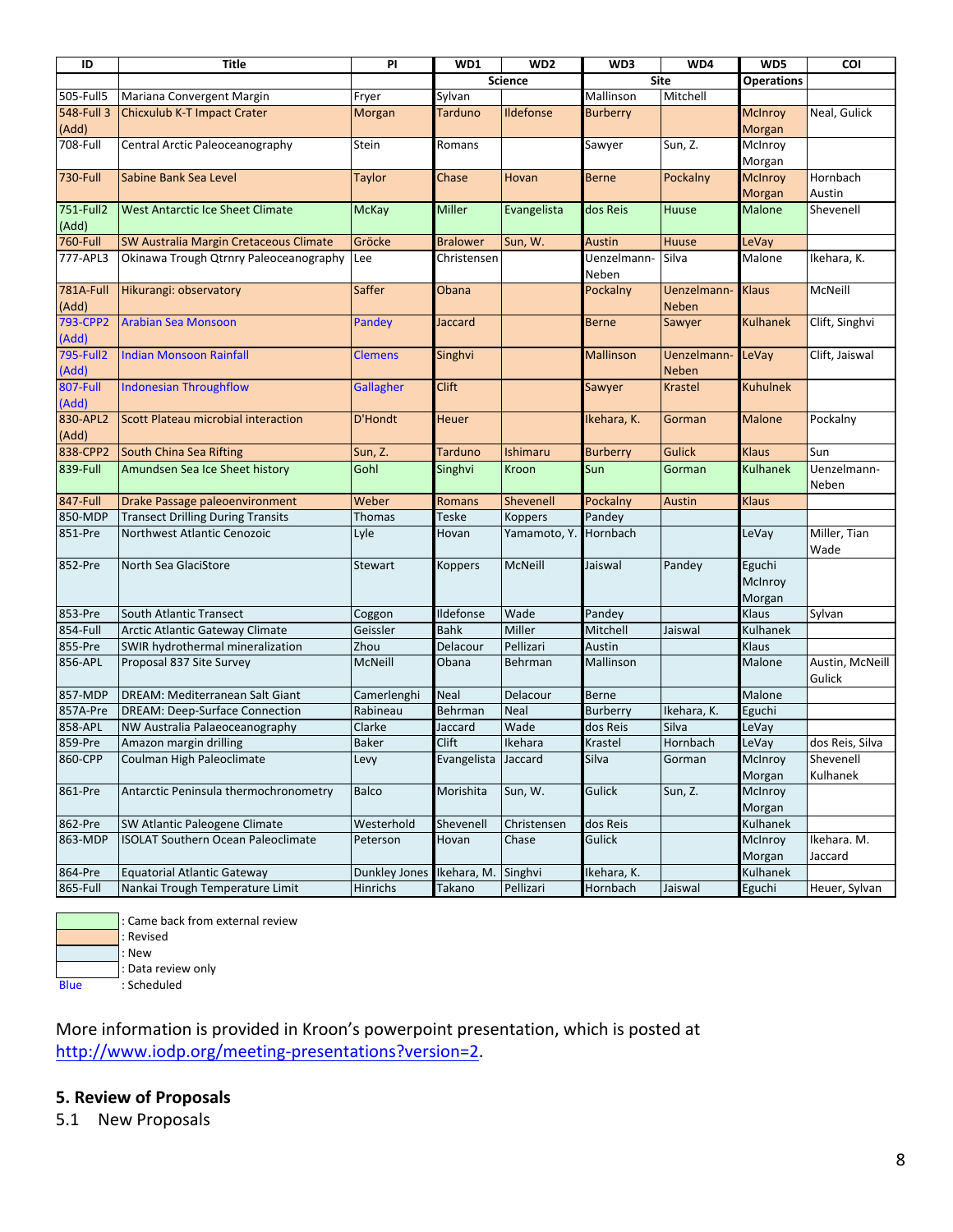The SEP began their reviews of the new proposals.

#### **17:15 Meeting Adjourned for the Day**

| <b>Tuesday</b>                                                                                                                          | 24th of June 2014                                              | 08:30-17:30 |
|-----------------------------------------------------------------------------------------------------------------------------------------|----------------------------------------------------------------|-------------|
| $2.2^{\circ}$<br>Susan Humphris, JRFB Chair, reviewed the:                                                                              | Perspectives from the JRFB Chair (Delayed from Monday 23 June) |             |
| Role of JOIDES Resolution Facility Board<br>٠<br>Use of Expedited Proposal Reviews<br>$\bullet$<br>JR Facility Expedition Schedule<br>٠ |                                                                |             |

- Expeditions Recommended for Scheduling in FY'16 (and early FY'17)
- Long-Term *JOIDES Resolution* Cruise Track
- *JOIDES Resolution* Facility Board Membership
- Progress toward Science Plan Challenges
	- o Climate & Ocean Change
	- o Biosphere Frontiers
	- o Earth Connections
	- $\circ$  Earth in Motion
- **JR Facility Board Panels**

More information is provided in Humphris's powerpoint presentation, which is posted at http://www.iodp.org/meeting-presentations?version=2.

#### **5. Review of Proposals (Continued)**

5.1 New Proposals (Continued)

The SEP continued (for the rest of Day 2) their reviews of new proposals.

#### **17:30 Meeting Adjourned for the Day**

#### **Wednesday 25th of June 2014 08:30-17:30**

#### **5. Review of Proposals (Continued)**

5.1 New Proposals (Continued)

The SEP completed their reviews of new proposals.

#### 5.2. Revised Proposals

The SEP completed their reviews of revised proposals.

5.3 External Review Proposals

The SEP completed their reviews of externally reviewed proposals.

5.4 Facility Board Proposals

The assigned WD presented new information provided by the PIs and the SEP began their discussion of the impact of this information to these expeditions.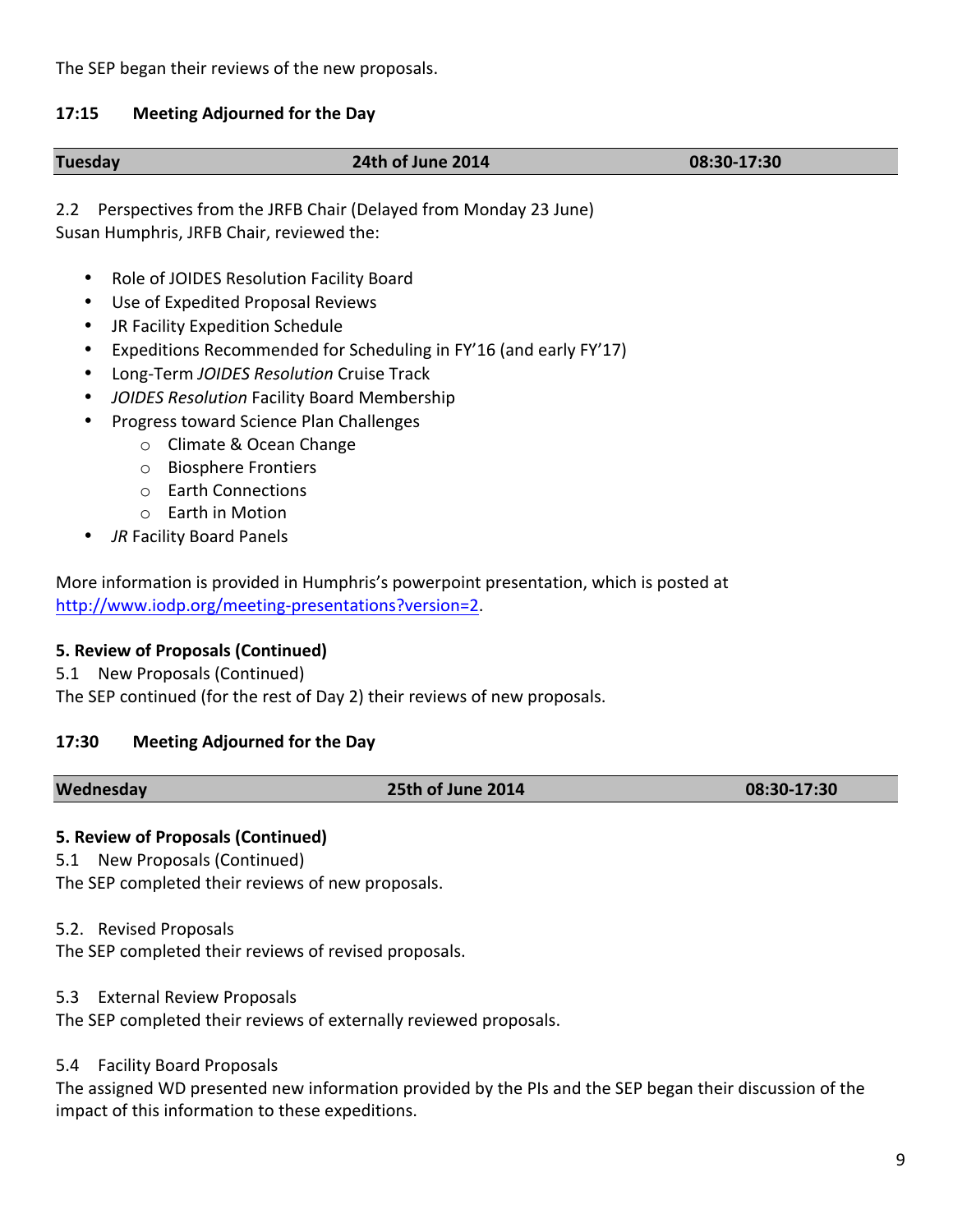#### **Thursday 26th of June 2014 08:30-12:00**

#### **5. Review of Proposals (Continued)**

5.4 FB Proposals (Continued)

The SEP completed discussion of these expeditions.

#### **7. Summary of SEP Reviews**

| Proposal# | Type             | PI                   | <b>Stage</b> | Platform   | <b>Theme</b> | <b>Destination</b>     |
|-----------|------------------|----------------------|--------------|------------|--------------|------------------------|
| 730       | Full             | <b>Taylor</b>        | <b>SEP</b>   | <b>MSP</b> | CO           | <b>Revise</b>          |
| 751       | Add (Full2)      | <b>McKay</b>         | <b>SEP</b>   | <b>JR</b>  | CO           | <b>Holding Bin</b>     |
| 760       | Full             | Gröcke               | <b>SEP</b>   | <b>JR</b>  | CO           | <b>Revise</b>          |
| 830       | Add (APL2)       | <b>D'Hondt</b>       | HB           | <b>JR</b>  | <b>BF</b>    | <b>JRFB</b>            |
| 838       | CPP <sub>2</sub> | Sun, Z.              | <b>SEP</b>   | <b>JR</b>  | EC           | <b>Deactivate</b>      |
| 839       | Full             | Gohl                 | <b>SEP</b>   | <b>JR</b>  | CO           | <b>JRFB</b>            |
| 847       | Full             | Weber                | <b>SEP</b>   | <b>JR</b>  | CO           | <b>Revise</b>          |
| 850       | <b>MDP</b>       | Thomas               | <b>SEP</b>   | <b>JR</b>  | CO           | Deactivate             |
| 851       | Pre              | Lyle                 | <b>SEP</b>   | <b>JR</b>  | CO           | Develop Full           |
| 852       | Pre              | Stewart              | <b>SEP</b>   | <b>MSP</b> | CO           | Develop Full           |
| 853       | Pre              | Coggon               | <b>SEP</b>   | JR         | CO           | Develop Full           |
| 854       | Full             | Geissler             | <b>SEP</b>   | <b>JR</b>  | CO           | Deactivate             |
| 855       | Pre              | Zhou                 | <b>SEP</b>   | JR         | EC           | Deactivate             |
| 856       | <b>APL</b>       | McNeill              | <b>SEP</b>   | <b>JR</b>  | EM           | Deactivate             |
| 857       | <b>MDP</b>       | Camerlenghi          | <b>SEP</b>   | Chikyu+JR  | <b>BF</b>    | Revise                 |
| 857A      | pre              | Rabineau             | <b>SEP</b>   | Chikyu     | <b>BF</b>    | Develop Full           |
| 858       | <b>APL</b>       | Clarke               | <b>SEP</b>   | <b>JR</b>  | CO           | Deactivate             |
| 859       | Pre              | <b>Baker</b>         | <b>SEP</b>   | <b>JR</b>  | CO           | Develop Full           |
| 860       | <b>CPP</b>       | Levy                 | <b>SEP</b>   | <b>MSP</b> | CO           | Deactivate             |
| 861       | Pre              | <b>Balco</b>         | <b>SEP</b>   | <b>MSP</b> | CO           | Deactivate             |
| 862       | Pre              | Westerhold           | <b>SEP</b>   | JR.        | CO           | Develop Full           |
| 863       | <b>MDP</b>       | Peterson             | <b>SEP</b>   | <b>MSP</b> | CO           | Revise                 |
| 864       | Pre              | <b>Dunkley Jones</b> | <b>SEP</b>   | JR.        | CO           | Develop Full           |
| 865       | Full             | Hinrichs             | <b>SEP</b>   | Chikyu     | <b>BF</b>    | <b>External review</b> |



: Came back from external review

:;Revised

:;New

Please note: Eight proposals that are already at the Facility Boards appear in the Section 4 table (Proposal Review and Advisory Process). The SSO did not include them in the Summary of SEP reviews table (above) because the appropriate Facility Board makes all decisions regarding these proposals. The associated SEP review reports were sent to the Facility Boards as an aid to their future discussions.

#### **8. Review of Motions and Consensus Items**